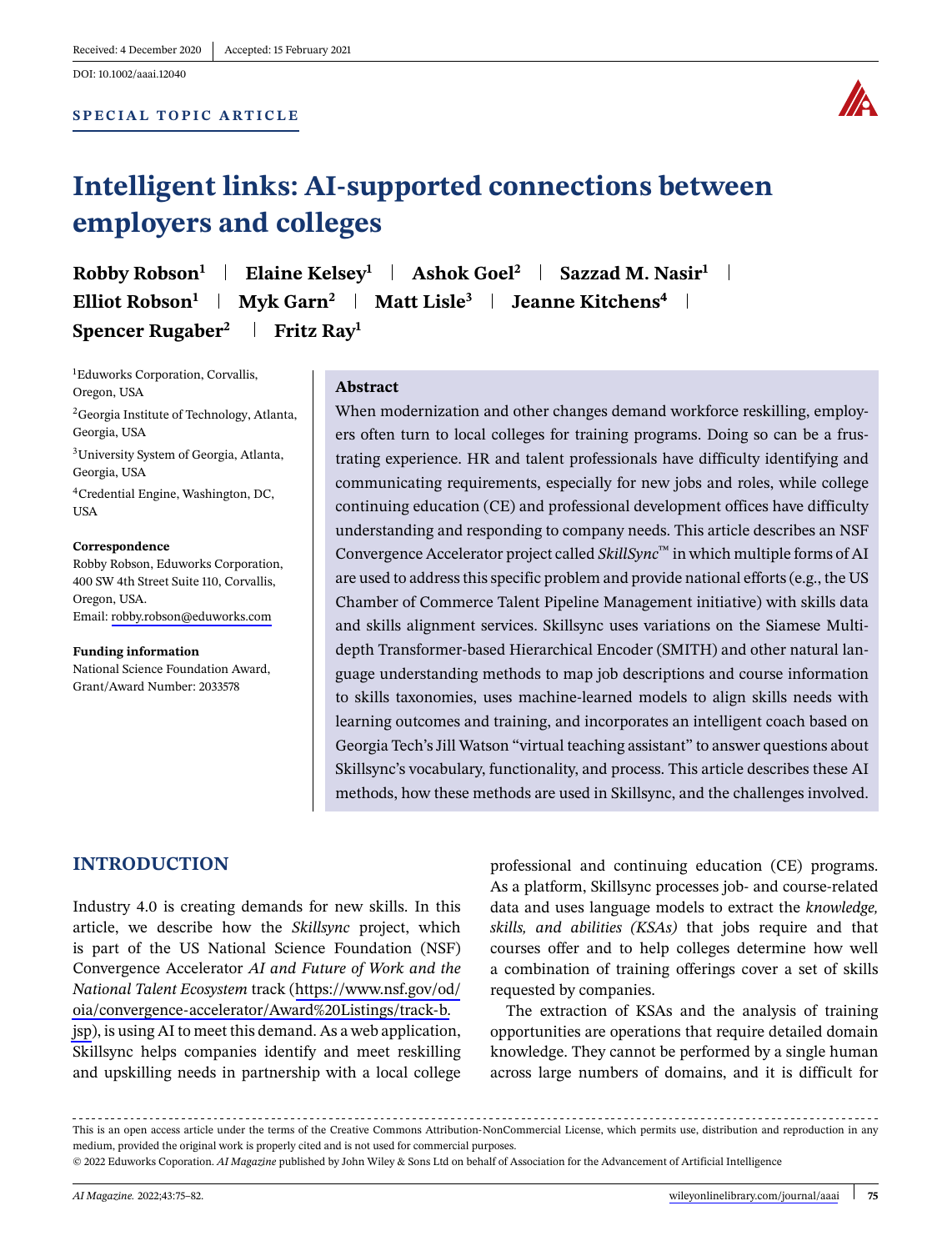

**FIGURE 1** The Skillsync workflow

HR professionals and CE program administrators to keep up with rapidly changing fields. The capabilities of modern AI enable these operations to be performed as services available to any application. In this article, we discuss these underlying AI services, how they are applied, and how we are integrating a virtual coach first developed as a "virtual teaching assistant" (Goel and Polepeddi 2016) as part of a participatory sociotechnical system design process (Baxter and Somerville 2011). We will also discuss how we are addressing issues of bias and fairness in our underlying algorithms. This is critical because Science, Technology, Engineering, and Math (STEM) and soft skills play an important role in regional economic health (Stewart, Yeom, and Stewart 2020), and we hope to narrow gender, racial, and ethnic gaps in representation in STEM and other jobs (Fry, Kennedy, and Funk 2021).

### THE SKILLSYNC WORKFLOW **THE SKILLSYNC WORKFLOW**

The overarching goal of *Skillsync* ([https://www.eduworks.](https://www.eduworks.com/press-release/Skillsync-sept2020.html) [com/press-release/Skillsync-sept2020.html\)](https://www.eduworks.com/press-release/Skillsync-sept2020.html) is to create efficient, effective, and equitable reskilling opportunities for workers (Figure 1). It does this by: Helping companies identify the skills needed by a cohort of workers (e.g., floor workers who need to upskill to become supervisors); documenting these in the form of training requests and transmitting these to college CE offices. Helping colleges formulate training proposals that respond to these requests and facilitating communication between companies and colleges during (and after) this process.

## **THE SKILLSYNC APPROACH**

Skillsync describes job and skill requests in terms of KSAs. When determining how well a set of training opportunities matches a skills request, we apply language models and scoring algorithms that consider the description, prioritization, and relations among KSAs. The KSAs are organized into *skill frameworks* that come from official sources such as the U.S. Department of Labor and industry associations, from company job descriptions, and from national job postings provided by the National Labor Exchange (<https://usnlx.com/>).

There are several reasons why SkillSync focuses on KSAs rather than using language modeling techniques to directly match job descriptions to training descriptions. First, our analysis has shown that it is important to be explicit about the skills that workers need. Matching job descriptions directly to courses does not allow colleges to identify the individual skills they need to teach, does not help companies shape their learning and development programs, and does not help employees pinpoint the skills they need. Second, we believe we can get better results by matching skills than by matching text alone. From a modeling perspective, the universe of skills creates an intermediate feature set into which job descriptions, courses, and job requirements can be embedded by both humans and machines. Third, we believe that skill frameworks provide a means to reduce bias. Formulating requirements in terms of skills gives opportunities to people who lack the associated formal education but have nonetheless acquired the skills. In addition, it allows vocabularies from different social contexts to be mapped to a common set of skills, thereby making it easier to address biases inherent in the language used to describe job requirements and course outcomes. Finally, our recent trials confirmed that structured and searchable lists of KSAs are preferred and more impactful for end users.

### **FIVE SKILLSYNC AI CHALLENGES**

Many challenges must be addressed to support the Skillsync workflow. Currently, it is almost entirely manual and not fully integrated into the systems that companies and colleges use for related functions, and it is carried out by HR professionals and CE administrators who have limited time and many competing responsibilities. This leads to business processes, data acquisition, workflow management, and system integration issues, as one expects when designing a sociotechnical system. The SkillSync project continues to address these through a participatory design process, which includes the participatory design of AI. This article focuses on five challenges that stem from the KSAbased approach we take, the use of AI to implement this approach, and our application of sociotechnical system design to an AI-enabled system. Specifically:

- 1. How do we extract and prioritize KSAs from job postings and other unstructured sources?
- 2. When deriving KSAs from job postings, how do we avoid including company-identifiable information  $(CII)?$
- 3. How do we determine how well a set of courses or modules address a skills request and how do we display the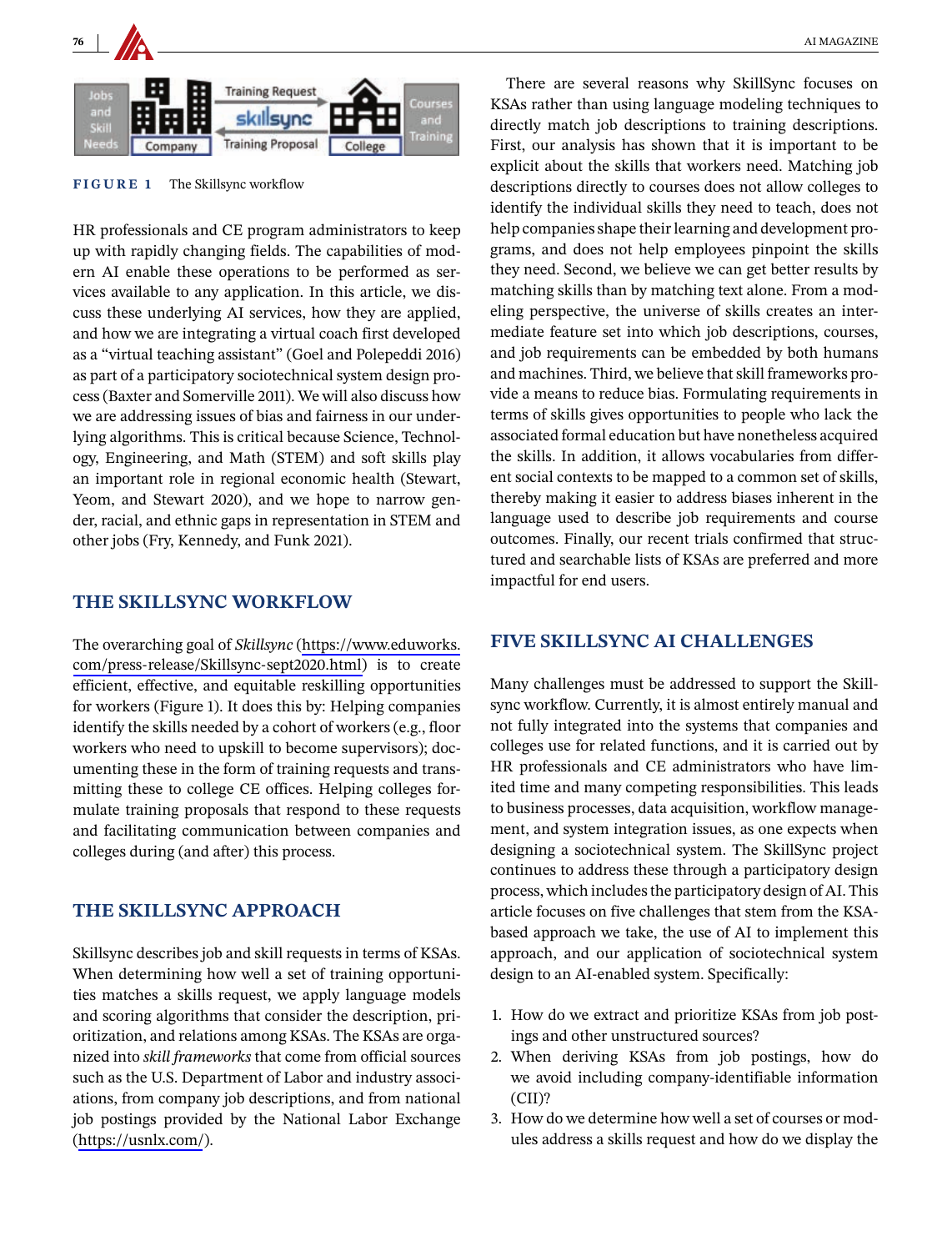results in a way that is accurate enough to be useful but simple enough to be understood?

- 4. How do we avoid bias and unfairness, especially in our AI models and algorithms?
- 5. How do we use AI to create an "intelligent" user experience that meets requirements for efficiency, transparency, and accuracy?

# **Challenge 1: Language modeling and KSA**

Transfer learning in the form of transformer-based, pretrained language models has become ubiquitous in stateof-the-art solutions for a wide range of common natural language processing tasks. In this paradigm, a transformerbased language model is pretrained, using large unsupervised text datasets, to create a contextual representation of the language(s) and/or domain(s) of interest for a wide range of downstream applications. In many cases, a large, general model, trained on broad corpora, is further refined through additional rounds of training on domain-specific texts to increase performance in that domain, while still retaining a relatively high level of performance on domaingeneral tasks. The resulting language models can then be trained on labeled datasets to perform a wide range of specific tasks. Additional transfer learning is possible; transductive transfer learning can be used to extend the domain coverage of a model trained to perform a specific task without requiring additional labeled task data in the new domains. Likewise, inductive transfer learning can be used to train a model, either simultaneously or sequentially, to perform a wide variety of tasks in many domains (Ruder et al. 2019).

To address the challenges of KSA extraction, anonymization and removal of CII, and alignment of training requests with course content and providers, we applied this general paradigm to each problem. In the case of CII extraction, we began the transfer learning and task-specific training process with an "off-the-shelf"pretrained BERT language model (Devlin et al. 2018). However, for KSA extraction and alignment of training requests with course content and providers, we pretrained a BERT-based general language model from scratch. To perform automated extraction of KSA from unstructured text, we assembled a test set of a range of job description documents from the US manufacturing sector. The majority were drawn from job descriptions published online in early 2021. Additional documents were provided by the Business-Higher Education Forum (<https://www.bhef.com/>). A separate training dataset was drawn from a database of job descriptions from 2017 and 2018, provided by the National Labor Exchange. Documents in each dataset were labeled to identify KSAs,

using a standard protocol, by a diverse set of college students recruited and trained specifically for this task. The overall task was structured as a span prediction task. Preprocessing involved document preprocessing using Eduworks' proprietary Ndoc technology (an AI-powered document ingestion and processing system) to localize the core text of each document, as well as chunking for syntactically logical candidates, using both a constituency and dependency parser and with overlapping permits. Candidate spans tagged as KSAs by human labelers were further classified as either composite or stand-alone KSAs. We then used the multiclass classifier from the Simple-Transformers library (an NLP-oriented extension of HuggingFace's Transformers library) to correctly classify candidate KSAs as either multiword or single word KSAs (Wolf et al. 2019; Rajapakse 2020). Finally, we used Eduworks' proprietary Selector Tool (a deep learning powered tool to detect, generate, and transform mixed syntactic–semantic patterns) to perform postprocessing of the candidates identified by the transformer model, including checks for syntactic and semantic coherence and standardization of the final syntactic form.

### **Challenge 2: CII**

CII extraction from job descriptions is an NER (named entity recognition) task with caveats. A named entity may refer to different entities in different contexts, giving rise to a name ambiguity problem. For example, the name Apple is CII requiring anonymization and removal from the text if it appears as the hiring company in a job advertisement, whereas a mention of Apple OS in a list of skills is not a CII and therefore does not need to be flagged for removal. Name variation in CII extraction is also an issue that requires coreference resolution and entity linking: Southwest Airlines and Southwest may refer to the same company and, hence Southwest may be CII, as is the text "we are the largest domestic airlines in the US" and "our Rapid Rewards program," which both pinpoint that the hiring company is Southwest Airlines. Deep learning models have proven successful in addressing some of these challenges.

For CII extraction, we fine-tuned a pretrained BERT model using a subset of the National Labor Exchange database of job descriptions ranging from 2017 to 2018. Training documents were labeled for CII using the standard BIO tagging format, casting the problem of CII extraction as a standard multilabel classification task. College students were recruited and trained specifically for this labeling task, and the documents were preprocessed using Eduworks' proprietary Ndoc technology and other standard techniques. A rule-based model using the metadata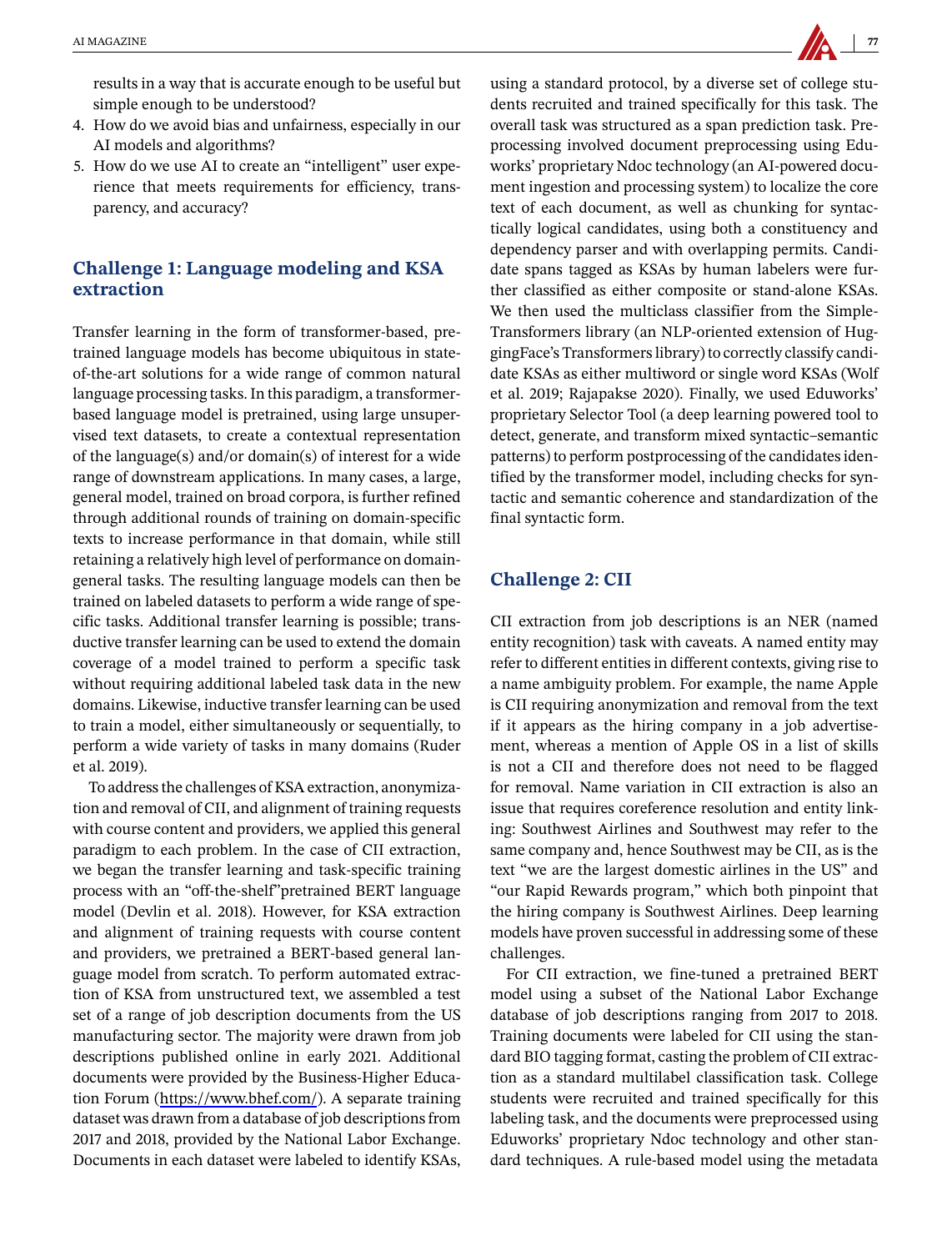

**FIGURE 2** Skillsync alignment score

of job descriptions was stacked on the top of the BERT model for further CII extraction. Such a rule-based model can potentially serve as a baseline against which other CIIextraction models can be assessed. Recent research suggests that BERT-based pretrained language models can provide a unified framework for addressing issues such as name ambiguity, coreference resolution, and entitylinking in an NER task (Broscheit 2019; Du, Qi, and Sun 2019; Joshi et al. 2019). In the future, we plan to extend our models to incorporate some of these features, making CII-extraction services robust and broadly applicable across a wide range of NLP tasks.

### the match between courses and requests **the match between courses and requests**

During workshops and interviews conducted in 2019, we discovered that we need a way to measure the distance, or fit, between the KSAs required for a job and those obtainable from an educational or training program. This led to the notion of an *alignment score* that we hope users will trust and be able to apply, much the way that users trust and apply credit ratings, sports statistics, product ratings, and similar quantities. In SkillSync, after a company communicates a skills request to a college and a college responds, both parties must determine how well the proposed training opportunities meet the company's needs. This is done with the alignment score, which is presented on a scale of 0–100 (Figure 2).

Computing this score involves assembling a range of alignment metrics into a human-interpretable recommendation. At the core of this task is the basic challenge of determining whether or not a given course of instruction supports a given KSA. In addressing this issue, we rely on a transformer-based model of alignment we developed for matching learning objectives to content in intelligent tutoring systems (Bell et al. 2020) and trained using the

semantic alignment library of SimpleTransformers. Using a BERT model pretrained via standard techniques, and by preprocessing course content using Facebook AI Similarity Search (FAISS), an indexing method for rapid analysis and clustering of dense vector representations (Johnson, Douze, and Jégou 2019), we are able to quickly identify a set of candidate courses that potentially align well with each KSA. To select the "best" match for each KSA, we used transfer learning to further train the transformer model to perform a refined version of the matching task. This involves the creation of a labeled data set of KSA/course pairs, where human raters are used to determine the quality of the match on a numeric scale. Human raters are asked to produce an overall match score, as well as match scores in individual dimensions (domain, skill, knowledge, level, depth/coverage, etc.). We currently train the model using the overall match score only, but we are conducting simultaneous data labeling in each match dimension individually to support the eventual expansion of the model to support weighted matching by end users across multiple dimensions.

Given that each training request is composed of multiple, weighted KSAs, we explored different methods of matching overall training requests (weighted lists of KSAs) to both individual courses and training providers. The simplest approach involved a heuristic for finding the subset of courses that produces the maximum overall weighted score when summing the match quality between each KSA and the course in the subset. This can be further restricted to the subset of courses offered by each training provider. We are now experimenting with a more holistic approach that views the entire training request and each subset of courses as a single, long-form document. By pretraining a language model using preprocessing techniques to map longer phrases to symbolic representations of higher-level concepts (concept modeling), we are able to reduce long-form inputs to short-form symbolic representations of concepts, and perform matching at the concept level, using existing pretraining and transfer learning techniques. More recently, we have experimented with applying the general approach described in Yang et al. (2020) to perform long-to-long matching between training requests and course portfolios. While the latter approach appears comparable to concept modeling for alignment scoring, our early results suggest that it may be particularly useful in the future in evaluating the potential improvement in overall match from the addition of hypothetical new course offerings.

### **Challenge 4: Addressing bias**

Large-scale language models have been criticized for capturing and sometimes amplifying undesirable societal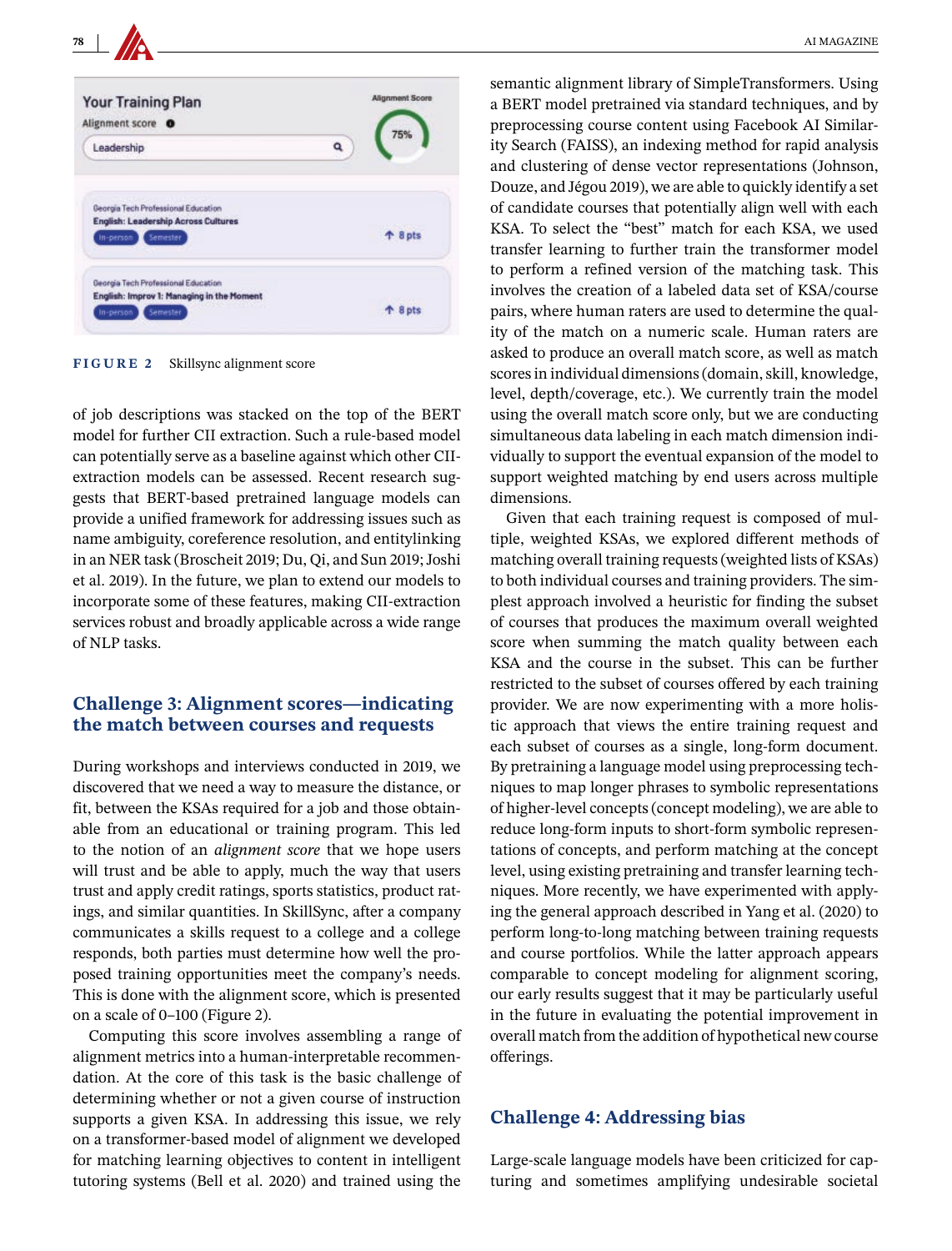biases. These biases have been particularly noted in relation to occupation and job-skill-related terminology (Lu et al. 2020). For SkillSync AI services, we identified five potential points where undesirable biases might be introduced or mitigated. The first point we considered is the large text corpora used to pretrain the underlying language models used in downstream transfer learning for all services. To the extent that undesirable biases exist in the texts used for unsupervised learning, they may be reflected downstream in service outputs. Labeled datasets used to train models to perform specific tasks can also include similar undesirable biases, and while the labeled test sets used to measure model performance do not directly introduce bias into the models, if they contain undesirable biases, they may boost the performance ratings of candidate models that mirror those biases. Skillsync employs several techniques, including counterfactual data augmentation (CDA) and REG, to mitigate undesirable biases in underlying datasets. The former replaces gendered language and linguistic references to race and ethnicity with either a neutral equivalent or a multidirectional expansion; the latter is a bias regularization method developed by Bordia and Bowman (2019) that debiases embedding during language model training by minimizing the projection of neutral words on the relevant axes. We also added a data preprocessing step that performs occupation and jobspecific debiasing, replacing gendered occupational and job task language with neutral equivalents.

The last two points of bias introduction and mitigation that we identified were the criteria used to rank the performance of different candidate models during testing, as well as conscious or unconscious bias in the pool of human raters used to label the data used to train for downstream tasks. To address the former, we trained data scientists to maximize model performance while minimizing bias when conducting hyperparameter tuning and in the design of data preprocessing pipelines. To address the latter, we attempted to diversify the pool of human raters who label training data. We were initially concerned that there might be tradeoffs involved in both maximizing performance while minimizing bias in model training. However, in practice, we found that minimizing undesirable bias often served to prevent overfitting.

### **Challenge 5: Virtual coach for using Skillsync**

The adoption of intelligent tools such as Skillsync in companies and colleges depends on several economic, social, cultural, and technological factors. From the perspective of human-centered computing, technological considerations include not only usefulness, efficiency, and

### Messages



**FIGURE 3** A Skillsync user has a question answered by AskJill

accuracy, but also usability, learnability, and transparency of the tool. If a user is unable to easily learn to use the tool to efficiently produce a result that she feels comfortable with and confident about, she may not want to use the tool again or recommend it to other prospective users. Thus, another challenge in developing Skillsync is to make its vocabulary, functions, and processing transparent so that the user can both easily learn to use the tool efficiently and effectively, and the user can be confident about the result she produces with the use of the tool.

To facilitate Skillsync's adoption in practice, we are developing a virtual coach for using Skillsync. Let us consider, as an example, the term *KSA* used in Skillsync (as well as in this article): a user (or a reader) may not necessarily know what a KSA is or what Skillsync means by a *skill*. If the user does not understand Skillsync's meaning of the word *skill—*and dozens of other terms the tool uses she may have a difficult time using the tool effectively and feel less confident in the results it produces. The virtual coach, called *AskJill*, is designed to explain what Skillsync means by the various terms it uses as well as how it works, with the goal of helping the user build a "theory of mind" (Baron-Cohen 1999) of Skillsync (Figures 3 and 4). This is important for complex intelligent tools like Skillsync. AskJill helps build a shared mental model of Skillsync's vocabulary across users from companies and colleges. This is important for domains where there is no agreed-upon vocabulary, which is very much the case for competency and skills management.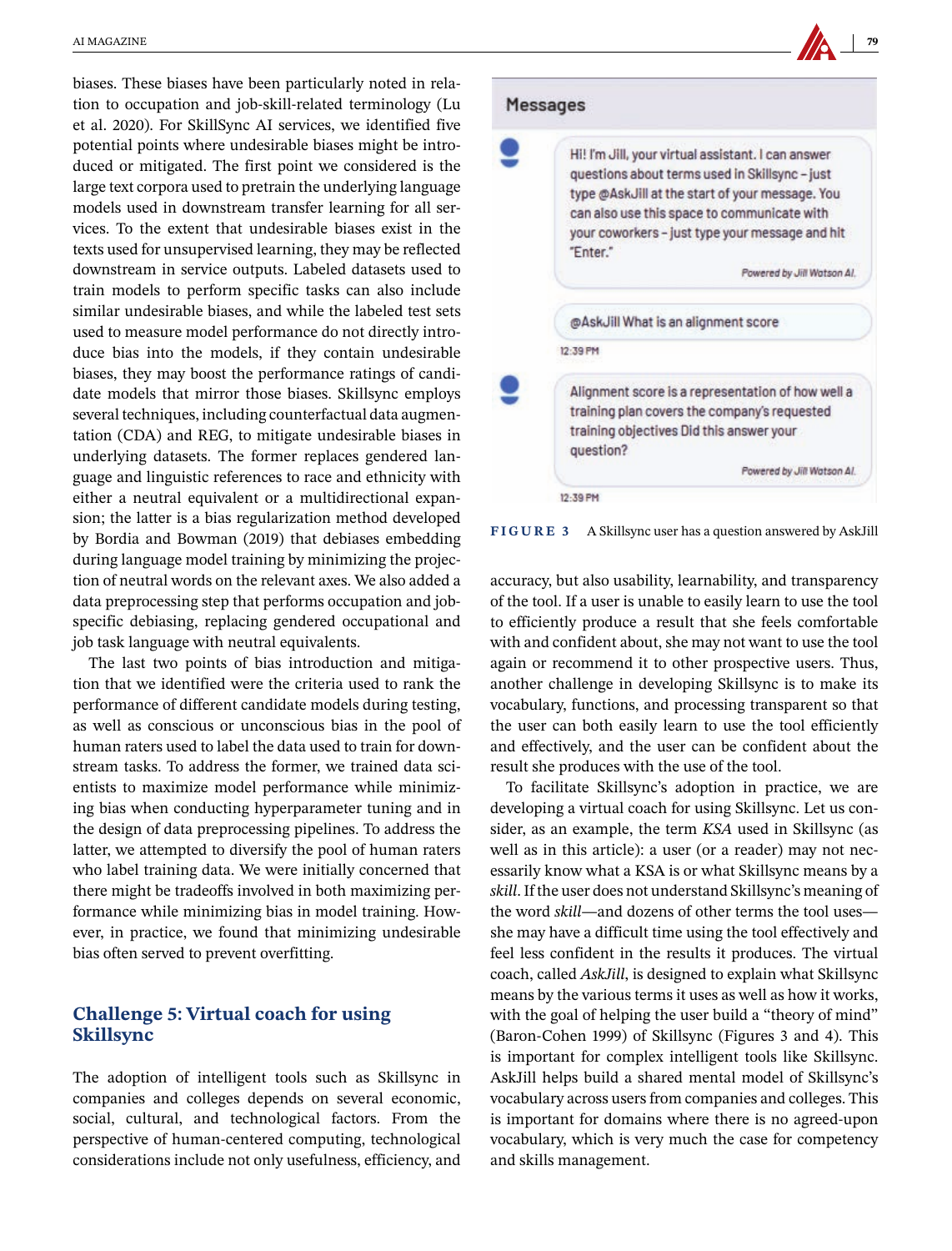

**FIGURE 4** Skillsync architecture

The virtual coach in Skillsync builds on Jill Watson, a virtual teaching assistant developed at Georgia Tech's Design and Intelligence Laboratory. Jill Watson automatically answers students' questions in online discussion forums of college-level classes (Goel and Polepeddi 2016, 2018; Goel 2020). For example, a student may ask "Will we have office hours in this class?" Jill Watson may answer "Most of our teaching assistants will hold weekly office hours. A schedule for the office hours will be made available early in the semester." The original Jill Watson was developed using IBM's Watson platform (Ferrucci et al. 2010). We found that by answering some questions automatically, Jill Watson saved teachers time and helped serve students who had anywhere, anytime access.

A more recent version of Jill Watson acts as a virtual coach called AskJill in the context of a virtual laboratory for inquiry-based modeling and learning called VERA (An et al. 2020). Although VERA contains a user's guide as well as a glossary, most users do not have the time or the inclination to read them. AskJill in VERA allows users to learn about using VERA by asking questions (Goel 2020). For example, a user may ask "What is a food web?" AskJill may answer "The elaborate, interconnected feeding relationships in an ecosystem." In addition to IBM's Watson platform, AskJill uses an ensemble of classifiers combined with knowledge-based preprocessing of questions and postprocessing of answers. We found that by explaining the terms used by VERA and providing instructions in response to queries, AskJill makes VERA more usable and learnable. In addition, AskJill serves users anywhere at any time, regardless of whether human help is available.

The virtual coach for Skillsync, also called AskJill, is patterned after AskJill in VERA. To develop AskJill for Skill-Sync, we engaged in extensive participatory design with stakeholders from companies and colleges. We elicited design requirements for AskJill, developed a glossary of Skillsync terms, and developed a typology of questions users may ask of AskJill while using Skillsync, which builds on the existing question typology used by AskJill in VERA. We then trained AskJill to answer questions about Skillsync terms, used Amazon Web Services to enable two-way communication between Skillsync and AskJill, developed a UI for interacting with AskJill within Sklllsync, and conducted extensive testing. In the near future,

we plan to expand AskJill's capabilities to answer questions about Skillsync's functionality and processing. Thus, AskJill in Skillsync is an experiment in using humancentered AI for enhancing technology adoption through question–answering.

### **SKILLSYNC IN CONTEXT**

The challenges and solutions discussed above are specific to Skillsync as an application that connects companies to colleges, but Skillsync is just one part of a larger picture that includes multiple national efforts to address shortages and inequities in America's talent pipeline. In the long run, Skillsync is designed to provide services to these efforts. For example, Skillsync will provide CII-free skills frameworks extracted from NLx job postings for use in an NLx research portal and KSA frameworks extracted from courses to the US Chamber of Commerce Foundation's T3 Innovation Network Open Competency Framework Collaborative (<https://www.ocf-collab.org/>) and the Credential Engine, a nonprofit organization that provides a centralized registry with current information about degrees, licenses, badges, and other credentials together with a common description language that enables credential comparability and a platform that supports customized applications for searching and retrieving credential information.

In the context of the NSF's Convergence Accelerator Track B, which includes two other projects ("LEARNER" and "NeuroAI@Work") with articles in this volume, Skillsync is envisioned as an integration platform that manages frameworks of KSAs relevant to the other focus areas (first responders and neurodiverse workers) and that connects companies and CE programs to the innovative training being developed by these projects. By creating common, machine-actionable sets of skills, we can analyze the skills that people possessed prior to training and those that were demonstrated or acquired through training, leading to models that can improve the Track B training programs and inform companies of which skills they may wish to prioritize.

In addition, the work we are doing on AskJill was inspired by (and is generalizable to) other applications and poses the interesting questions of finding the right balance between a general dialog agent such as Siri and a fully contextual help-screen agent and of determining the effectiveness of question–answering agents for creating shared mental models of complex applications.

Finally, we are investigating the role of AI in achieving the goal of connecting companies to colleges to meet reskilling needs. In current practice, significant domain knowledge is required to interpret job descriptions and to understand the precise topics and skills that a CE course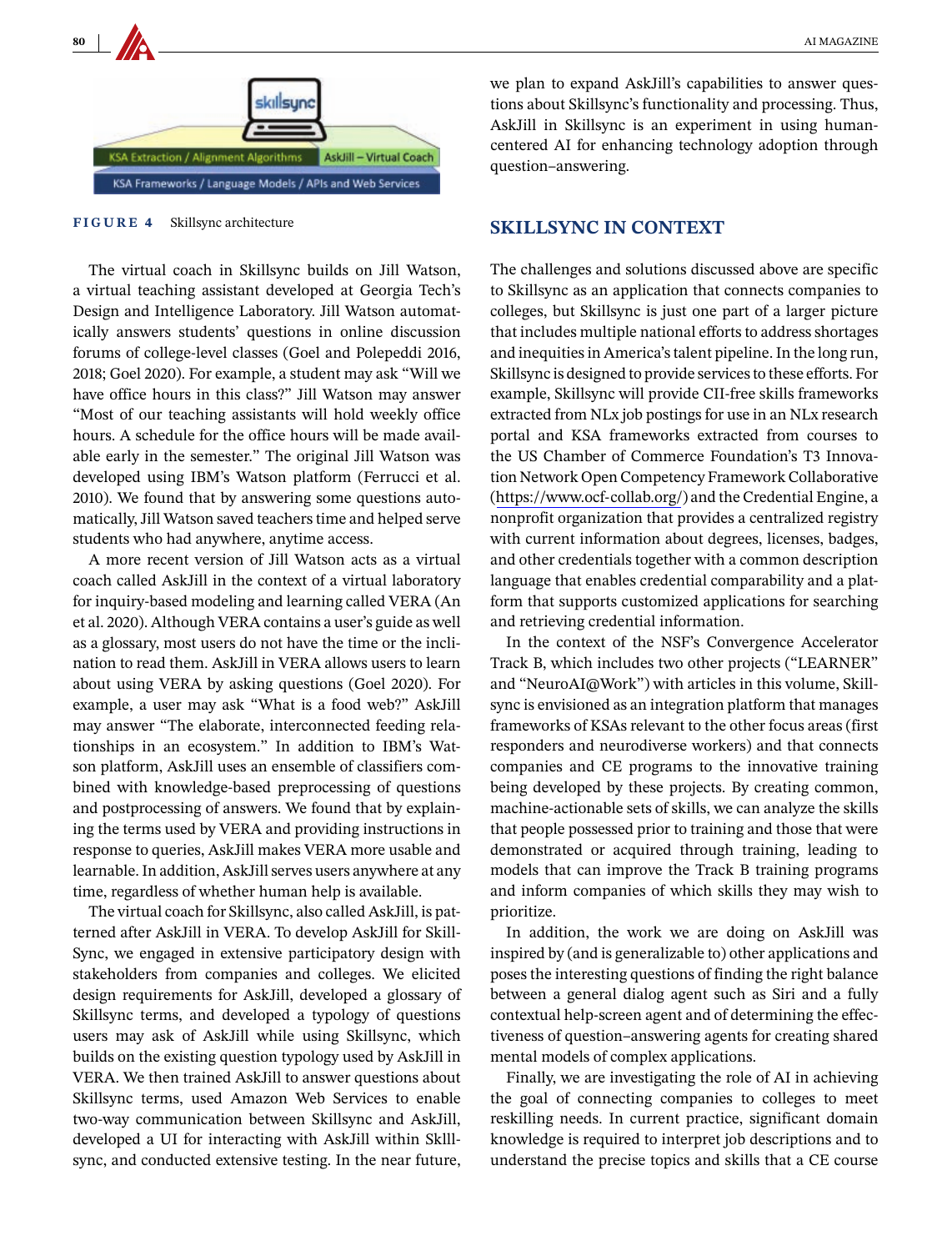covers. We use granular KSAs to create a common language for expressing and comparing job requirements and training outcomes. This requires sophisticated language models and trained algorithms, but it is possible that the dominant benefit of Skillsync is simply facilitating connections between companies and colleges and has little to do with its use of AI. Preliminary results from focus groups run from October 2020 to March 2021 indicate otherwise, but we consider this to still be an open research question that applies to many other systems that use AI to re-engineer and digitize existing processes and workflows characterized by interpersonal communication and dependence on tacit knowledge.

### **ACKNOWLEDGMENTS**

Georgia Tech's Jill Watson team is grateful to IBM for providing access to its Watson platform for academic research. We thank Harshvardhan Sikka, Vrinda Nandan, and Jeonghyun Lee for their ongoing contributions to the development of AskJill in Skillsync. The Eduworks team is grateful to the many partners participating in SkillSync and to Jennifer Thornton and Stephanie Blochinger from the Business Higher Education Forum for their contributions and to the National Association of State Workforce Agencies (NASWA) for joining the SkillSync project and providing NLx data. Partially supported by the National Science Foundation Award # 2033578.

### **CONFLICT OF INTEREST**

Authors declare no conflict of interests.

### **REFERENCES**

- **REFERENCES** An, S., R. Bates, J. Hammock, S. Rugaber, E. Weigel, and A. Goel 2020. "Scientific Modeling Using Large Scale Knowledge." In *Proceedings of the International Conference on Artificial Intelligence in Education*, 20–4. Cham: Springer.
- Baron-Cohen, S. 1999. "Evolution of a Theory of Mind?" In *The Descent of Mind: Psychological Perspectives on Hominid Evolution*, edited by M. C. Corballis and S. E. G. Lea. New York: Oxford University Press.
- Baxter, G., and I. Sommerville. 2011. "Socio-Technical Systems: From Design Methods to Systems Engineering." *Interacting with Computers* 23 (1): 4–17.
- Bell, B., K. Brawner, D. Brown, and E. Kelsey. 2020. "Matching Content to Competencies with Machine-Learning: A Service-Oriented Content Alignment Tool for Authoring in GIFT and Beyond." In *Proceedings of the 8th Annual Generalized Intelligent Framework for Tutoring (GIFT) Users Symposium (GIFTSym8)*, 101. US Army Combat Capabilities Development Command Soldier Center, May.
- Bordia, S. & S. R. Bowman 2019. "Identifying and Reducing Gender Bias in Word-Level Language Models." In Proceedings of the 2019 Conference of the North American Chapter of the Association for Computational Linguistics: Student Research Workshop, 7–15, June, Minneapolis.
- Broscheit, S. 2019. "Investigating Entity Knowledge in BERT with Simple Neural End-To-End Entity Linking." In *Proceedings of the*

*23rd Conference on Computational Natural Language Learning (CoNLL)*, 677–85, November.

- Devlin, J., M. W. Chang, K. Lee & K. Toutanova 2018. "BERT: Pretraining of Deep Bidirectional Transformers for Language Understanding." In Proceedings of the 2019 Conference of the North American Chapter of the Association for Computational Linguistics: Human Language Technologies, Volume 1, 4171–4186, June, Minneapolis.
- Du, J., F. Qi & M. Sun 2019. "Using BERT for Word Sense Disambiguation." arXiv preprint arXiv:1909.08358.
- Ferrucci, D. A., E. W. Brown, J. Chu-Carroll, J. Fan, D. Gondek, A. Kalyanpur, A. Lally, J. W. Murdock, E. Nyberg, J. M. Prager, N. Schlaefer, and C. A. Welty. 2010. "Building Watson: An Overview of the DeepQA Project." *AI Magazine* 31 (3): 59–79.
- Fry, R., B. Kennedy, and C. Funk. 2021. "STEM Jobs See Uneven Progress in Increasing Gender, Racial and Ethnic Diversity." Pew Research Center. April 1, 2021. [https://www.pewresearch.](https://www.pewresearch.org/science/2021/04/01/stem-jobs-see-uneven-progress-in-increasing-gender-racial-and-ethnic-diversity/) [org/science/2021/04/01/stem-jobs-see-uneven-progress-in](https://www.pewresearch.org/science/2021/04/01/stem-jobs-see-uneven-progress-in-increasing-gender-racial-and-ethnic-diversity/)[increasing-gender-racial-and-ethnic-diversity/](https://www.pewresearch.org/science/2021/04/01/stem-jobs-see-uneven-progress-in-increasing-gender-racial-and-ethnic-diversity/) (accessed April 29, 2021).
- Goel, A. 2020. "AI-Powered Learning: Making Education Accessible, Affordable, and Achievable." CoRR abs/2006.01908; Team emPrize Round Report to XPrize AI Competition.
- Goel, A., and L. Polepeddi. 2016. "Jill Watson, A Virtual Teaching Assistant for Online Education." Technical report, Georgia Tech. available from the Georgia Tech Library SMARTech @ [http://hdl.](http://hdl.handle.net/1853/59104) [handle.net/1853/59104](http://hdl.handle.net/1853/59104)
- Goel, A., and L. Polepeddi. 2018. "Jill Watson, A Virtual Teaching Assistant for Online Education." In *Education at Scale: Engineering Online Teaching and Learning*, edited by C. Dede, J. Richards, and B. Saxberg. NY: Routledge.
- Johnson, J., M. Douze, and H. Jégou. 2019. "Billion-Scale Similarity Search with GPUs." *IEEE Transactions on Big Data* 7 (3): 535–47.
- Joshi, M., O. Levy, L. Zettlemoyer, and D. Weld. 2019. "BERT for Coreference Resolution: Baselines and Analysis." In *Proceedings of the 2019 Conference on Empirical Methods in Natural Language Processing and the 9th International Joint Conference on Natural Language Processing (EMNLP-IJCNLP)*.
- Lu, K., P. Mardziel, F. Wu, P. Amancharla, and A. Datta. 2020. "Gender bias in neural natural language processing." In *Logic, Language, and Security*, 189–202. Cham: Springer.
- Rajapakse, T. 2020. "Simple Transformers." [https://simple](https://simpletransformers.ai/) [transformers.ai/.](https://simpletransformers.ai/)
- Ruder, S., M. E. Peters, S. Swayamdipta, and T. Wolf. 2019. "Transfer Learning in Natural Language Processing." In *Proceedings of the 2019 Conference of the North American Chapter of the Association for Computational Linguistics: Tutorials*, 15–8, June.
- Stewart, F., M. Yeom, and A. Stewart. 2020. "STEM and Soft Occupational Competencies: Analyzing the Value of Strategic Regional Human Capital." *Economic Development Quarterly* 34 (4): 356–71.
- Wolf, T., L. Debut, V. Sanh, J. Chaumond, C. Delangue, A. Moi & A. M. Rush ... 2020. "HuggingFace's Transformers: State-of-the-Art Natural Language Processing." In Proceedings of the 2020 Conference on Empirical Methods in Natural Language Processing: System Demonstrations, October, 38–45.
- Yang, L., M. Zhang, C. Li, M. Bendersky & M. Najork. 2020. "Beyond 512 Tokens: Siamese Multi-Depth Transformer-Based Hierarchical Encoder for Document Matching. In Proceedings of the 29th ACM International Conference on Information & Knowledge Management, October, 1725–1734.<https://doi.org/10.1145/3340531.3411908>